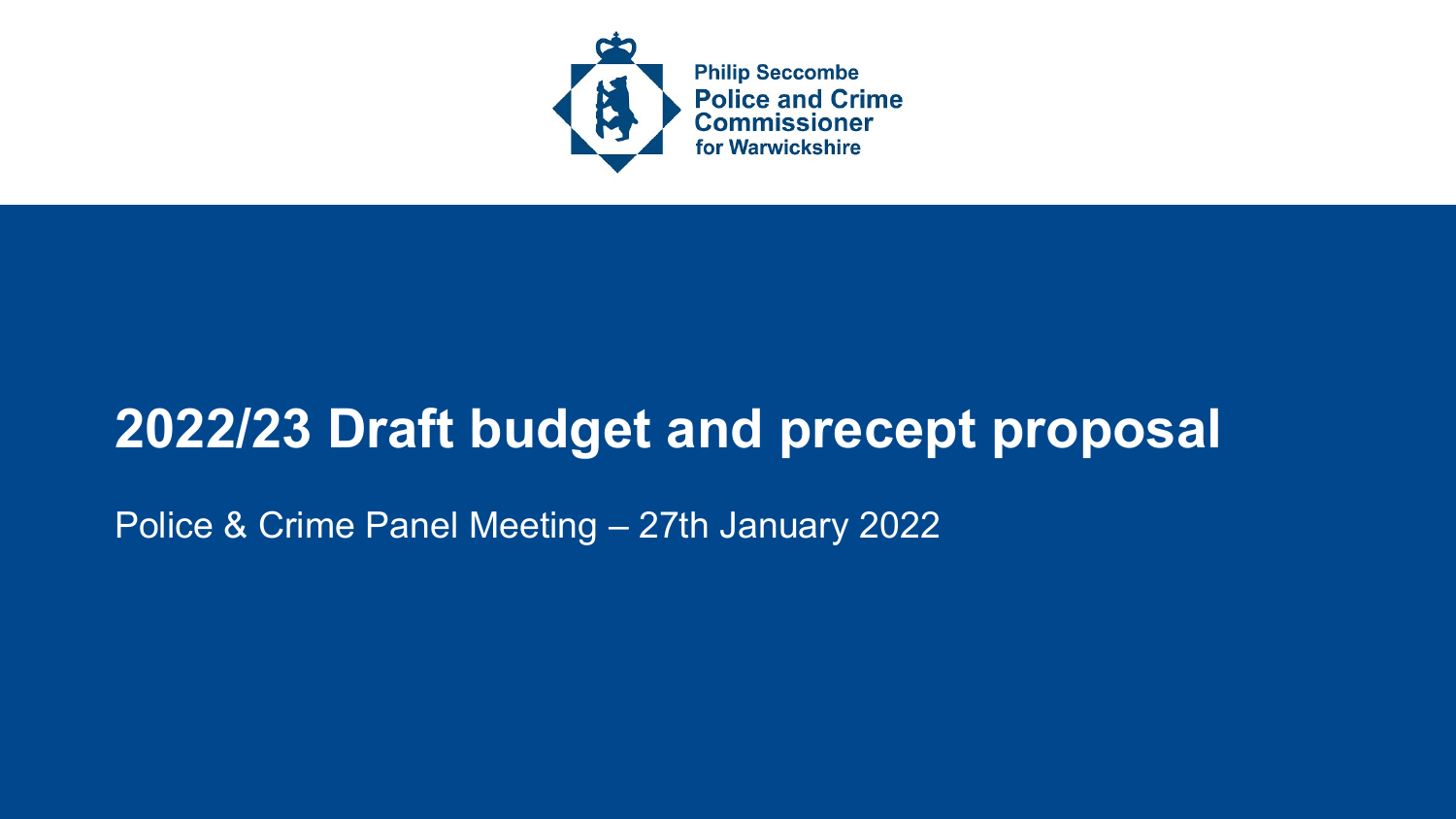# **Background to Draft budget 2022/23**

- 3 year spending review announced 27<sup>th</sup> October 2021
- Provisional Police funding settlement announced 16<sup>th</sup> December 2021
	- £10 precept flexibility
	- Increased core grant
	- Commitment to final tranche of uplift programme
	- Abolition of capital grant
	- Ending of public sector pay freeze
- Budget presented in draft subject to final settlement, and clarity on council tax positions from billing authorities
- £9.99 proposed precept increase (3.95%) on a Band D property
- Net budget requirement £120.964m
	- £64.254m core grant
	- £56.710m estimated precept funding (including collection fund surplus)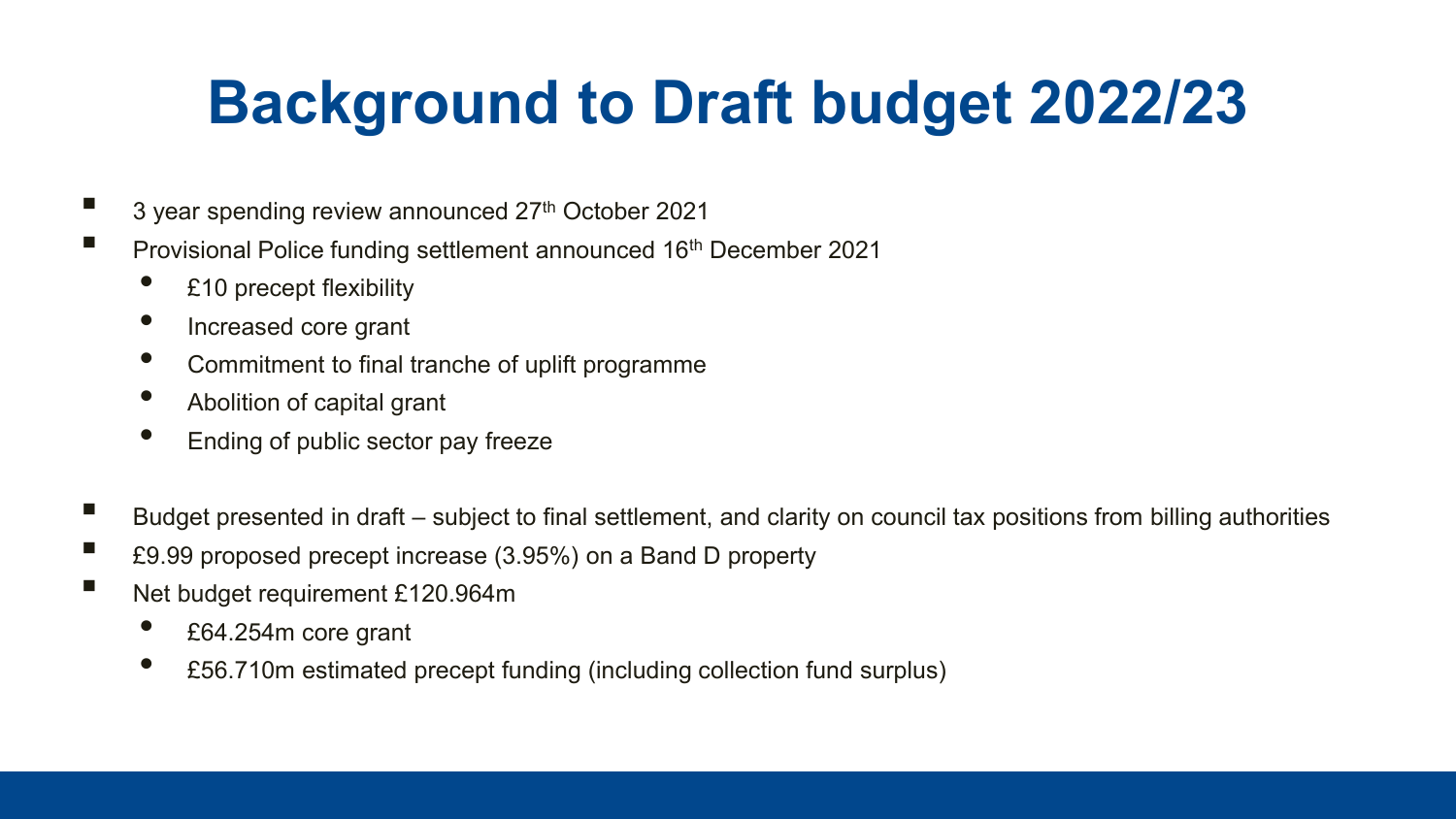## **2022/23 main assumptions**

- 3% pay award in 2022/23 and increments applied as anticipated
- 55 new Uplift Police officers
- 1.7% council tax base increase (subject to final confirmation)
- E0.280m net collection fund surplus (subject to final confirmation)
- Provisional finance settlement core grant changes included as notified<br>■ 00.00 present increase an Band D preparties (3.05% increase)
- £9.99 precept increase on Band D properties (3.95% increase)
- Non pay inflation provided on specific budget heads & were contractually agreed
- £0.250m use of road safety reserve for road safety grants and projects
- Balanced draft 2022/23 budget
- **Budget assumptions critical** 
	- Each 1% on pay award change =  $£0.950m$  (annual cost)
	- Each 1% on precept =  $£0.530m$
	- Each  $£1$  on precept =  $£0.210m$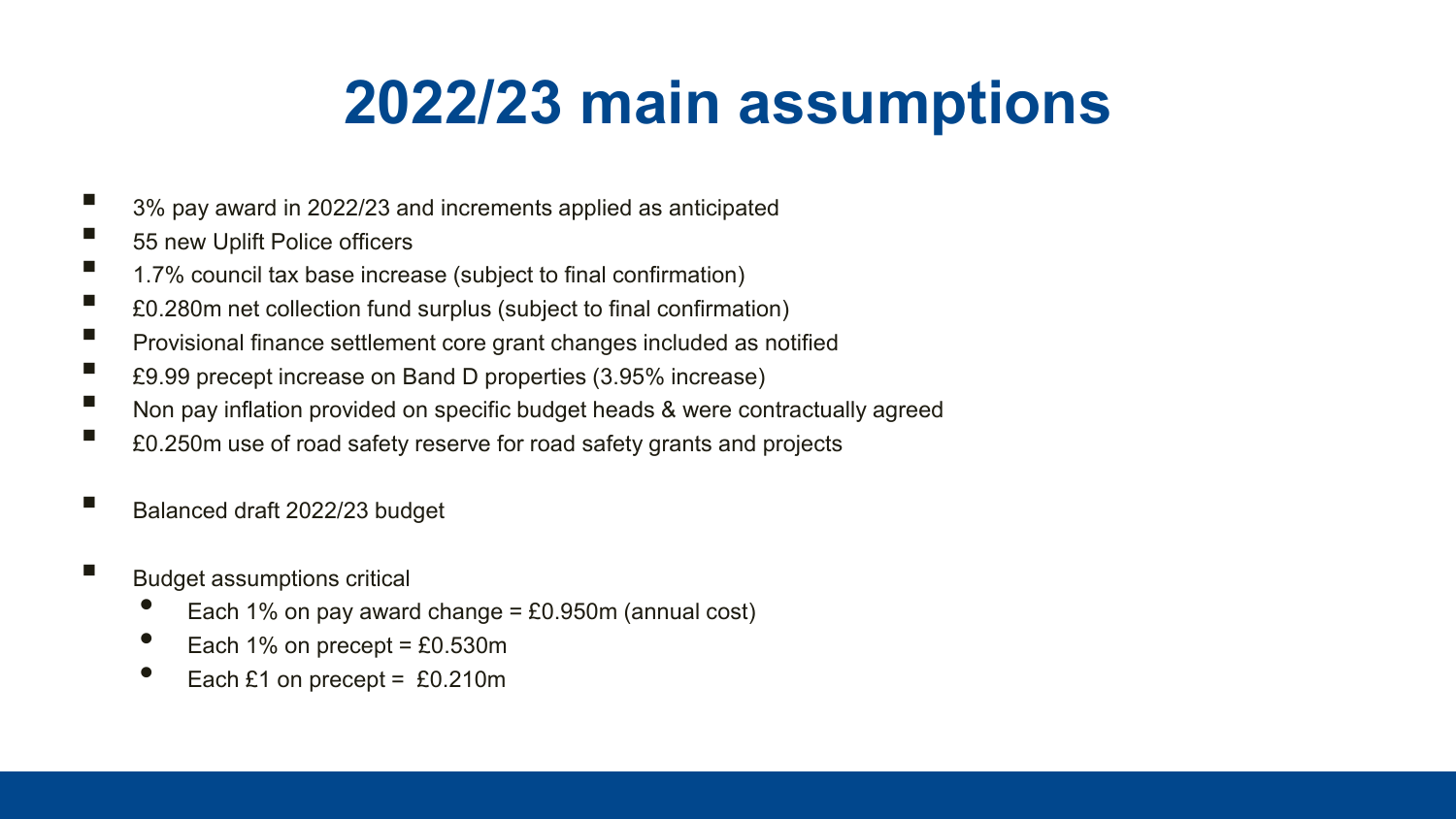### **2022/23 draft budget in summary**

| <b>Category of spend</b>                       | 2021/22 approved budget | 2022/23 draft budget | <b>Variance</b> |
|------------------------------------------------|-------------------------|----------------------|-----------------|
|                                                | £m                      | <b>fm</b>            | £m              |
| Police officer, PCSO & staff pay related costs | 87.090                  | 95.055               | 7.965           |
| Other employee expenses                        | 2.185                   | 2.375                | 0.190           |
| <b>Premises costs</b>                          | 3.027                   | 3.523                | 0.496           |
| <b>Transport</b>                               | 2.790                   | 2.847                | 0.057           |
| <b>Supplies and Services</b>                   | 13.958                  | 14.709               | 0.751           |
| Third party payments                           | 13.193                  | 11.264               | (1.929)         |
| <b>Capital financing costs</b>                 | 3.262                   | 5.176                | 1.914           |
| <b>Gross expenditure</b>                       | 125.505                 | 134.949              | 9.444           |
|                                                |                         |                      |                 |
| Income                                         | (11.272)                | (13.735)             | (2.463)         |
|                                                |                         |                      |                 |
| <b>Net force budget</b>                        | 114.233                 | 121.214              | 6.981           |
|                                                |                         |                      |                 |
| <b>Contribution (from) reserves</b>            | 0.000                   | (0.250)              | 0.250           |
| <b>Contribution to reserves</b>                | 1.117                   | 0.000                | 1.117           |
|                                                |                         |                      |                 |
| 'Draft' Net budget requirement                 | 115.350                 | 120.964              | 5.614           |
|                                                |                         |                      |                 |
| <b>Funded by:</b>                              |                         |                      |                 |
| <b>Core Central Grant</b>                      | (62.188)                | (64.254)             | (2.066)         |
| <b>Council Tax Precept</b>                     | (53.162)                | (56.710)             | (3.548)         |
| <b>Total Funding/net budget requirement</b>    | (115.350)               | (120.964)            | (5.614)         |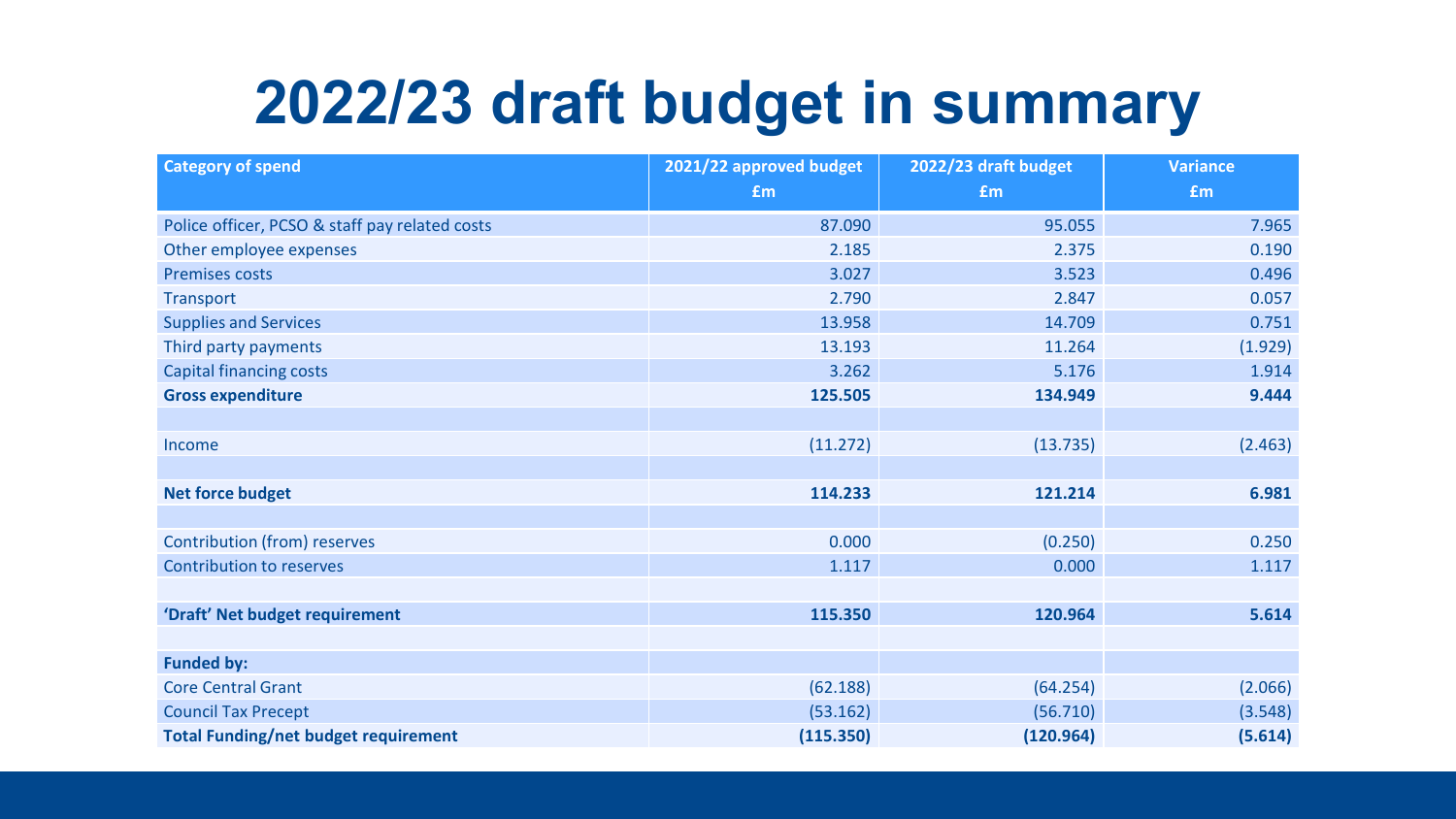#### **Anticipated benefits from the proposed 2022/23 draft budget**

- Provide enhanced services for contacting the force eg face to face, digital contacts and telephone
- 55 additional police officers to provide resilience and increased visibility, supported with appropriate equipment, training and fleet.
- Strengthen the response to violence against women and girls with investment in our vulnerability teams to build capacity and capability.
- Improved investigative standards and criminal justice outcomes through investment in Evidential Review Officers to drive up file quality to increase the likelihood of positive outcomes for victims.
- Better equipment and enhanced training for Specials to further support SNT's and provide increased visibility
- Improved ICT infrastructure and systems to enable flexible and remote working on more robust Warwickshire networks, and the introduction of power applications to drive more efficient working from the recent investments.
- Improvement in the police estate and commitments to improving its sustainability.
- Increased resources for road safety and domestic and sexual abuse victims through increased Commissioners grants.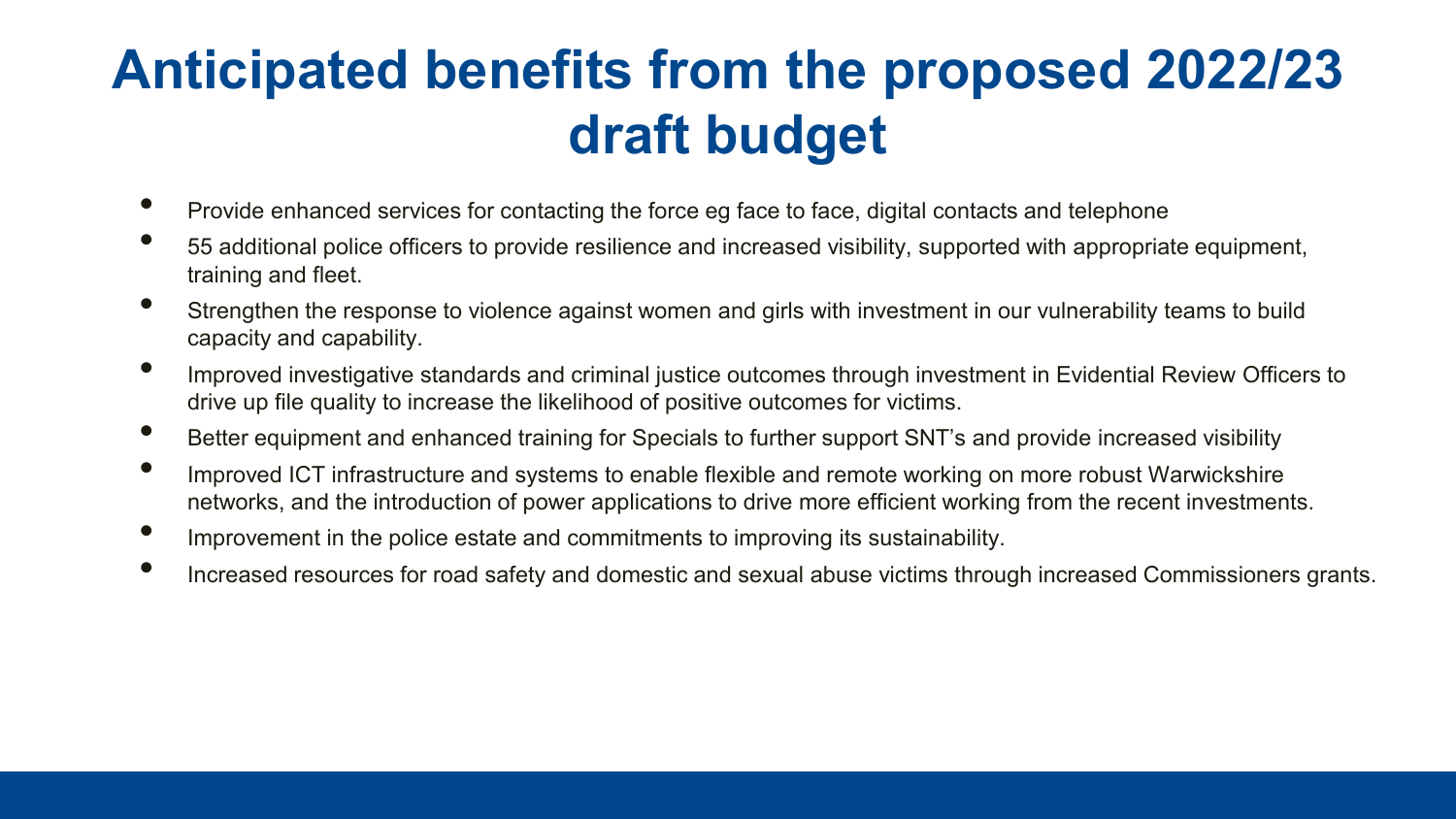### **Capital, Reserves and Medium Term Financial Plan (MTFP)**

- 2022/23 capital budget £4.7m, funded mainly from capital receipts and borrowing
- Total reserves 31<sup>st</sup> March 2022 estimated to be £14.0m, including the general reserve of £5.0m
- Reserves used to manage risk:
	- ICT transformation and investments
	- Significant one-off policing incidents
	- Commercial vetting service
	- Pay assumption variations
	- Legal and insurance risks
	- Funding formula review
	- Ring fenced road safety reserve
- £3m of savings required over the MTFP, Approx £1m per year from 2023/24 onwards.
- Target operating review planned to help identify potential savings options early